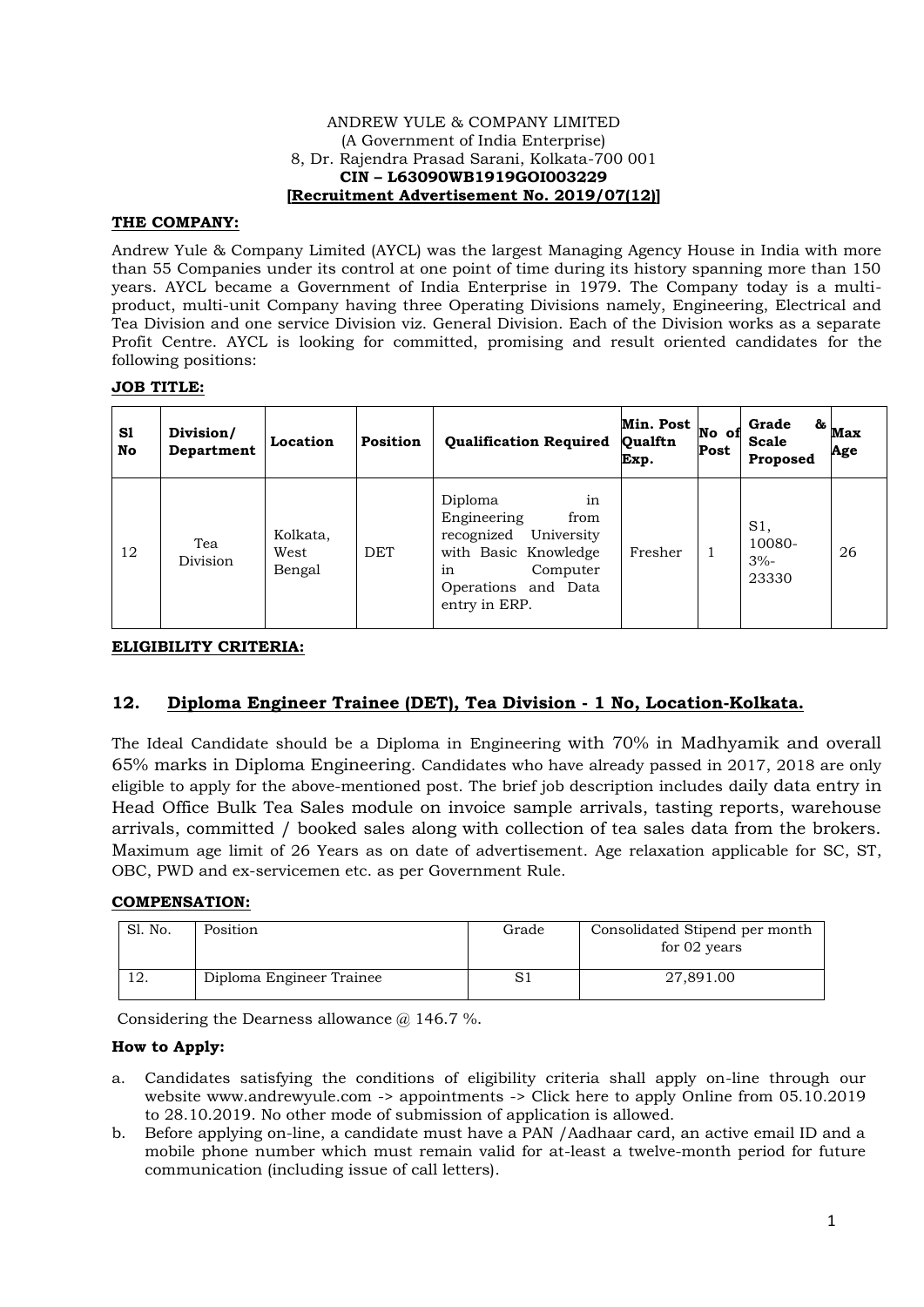- c. The candidate should have scanned copy of Latest passport photograph in JPG/JPEG format (size not exceeding 1 MB) ready for uploading before applying on-line.
- d. Queries, if any, may be addressed to the following e-mail id [pna@andrewyule.com.](mailto:pna@andrewyule.com)
- e. AYCL shall not be responsible, if candidates fill up their details wrongly and consequently their application is rejected.

# **Other Conditions:**

- (i) The candidates meeting the eligibility criteria need only apply. The candidates will be required to produce the original documents in support of qualification, experience and age at the time of interview. Mere submission of application or fulfilling the eligibility criteria does not confer any right on the individual for selection or short listing for the purpose of interview.
- (ii) The date of determining the upper age limit, qualification and experience shall be the date of publishing of advertisement.
- (iii) Reservation for SC/ST/OBC/minority/differently abled persons/EWS apply as per guidelines of the Union Government. Age relaxation will be as per Government norms for said category of candidates.
- (iv) Candidate will not be provided TA/DA for attending the interview.
- (v) The Company reserves the right to shortlist the candidate based on parameters decided by the Company and no clarification in this regard will be entertained at any stage.
- (vi) The Company reserves the right to cancel the entire recruitment process at any time without assigning any reasons whatsoever.
- (vii) No correspondence will be entertained with the candidates not selected for interview.
- (viii) Misrepresentation or falsification of facts detected at any stage of the selection process or instances of misconduct/misbehaviour at any stage during selection shall result in cancellation of candidature without any notice and no correspondence in this regard shall be entertained.
- (ix) The candidates working with Govt. Departments, statutory corporations, Public Sector Enterprises should apply strictly through proper channel. The No Objection Certificate may also be produced before the interview, if not enclosed with the Application. Candidates unable to produce no objection certificate at the time of interview will not be allowed to appear in the interview.
- (x) Applications that are incomplete, not in prescribed format, not legible, shall be summarily rejected without assigning any reasons and no correspondence in this regard shall be entertained.
- (xi) Company takes no responsibility to collect any certificate/ remittance sent separately.
- (xii) Candidates are advised to carefully read the full advertisement for details of eligibility criteria before submission of application. Multiple applications from the same person against a post is not permitted and such applications are liable to be rejected.
- (xiii) A candidate can apply for only one position against the advertisement.
- (xiv) Age relaxation may be considered for deserving candidates.
- (xv) Mere submission of application and fulfilling the eligibility criteria gives no right to appear for interview and/or employment. The management reserves the right to short list the candidates for Interview. No correspondence shall be entertained about the outcome of the application.
- (xvi) Selection of candidates will be through interview/any other method as decided by the Management.
- (xvii) The company reserves the right to reject all or any of the applications received without assigning any reason thereof.
- (xviii) The selected candidates may be transferred and placed anywhere in India and transfer is a service condition.